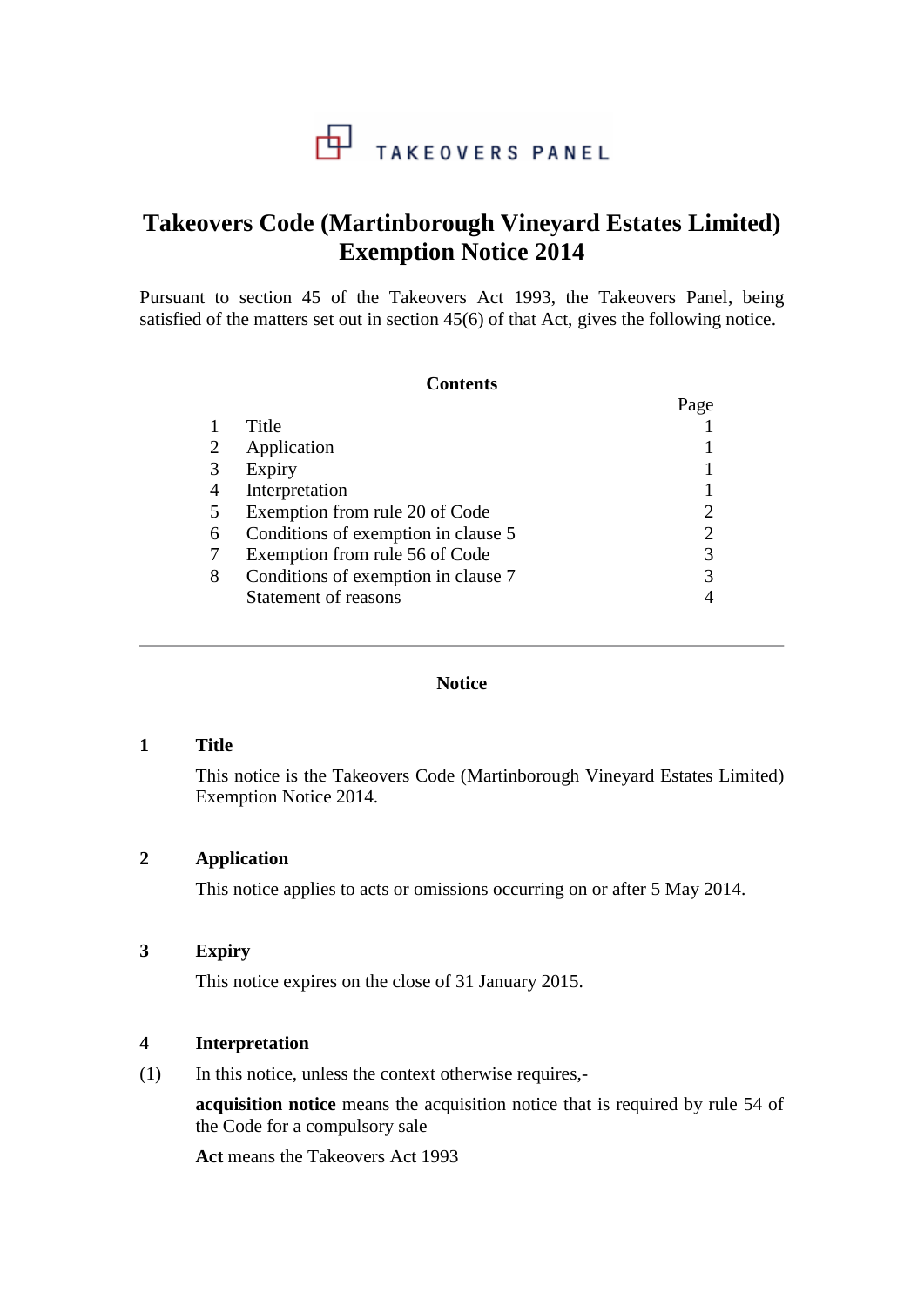**Code** means the Takeovers Code under the Act

**compulsory sale** means a compulsory sale that occurs as a result of the offer

**FFW** means Foley Family Wines Limited

**MVEL** means Martinborough Vineyard Estates Limited

**offer** means the proposed full offer by FFW for all the equity securities in MVEL

**outstanding security holder** means a person who is the holder of outstanding securities in MVEL at the time the scrip consideration is allotted under a compulsory sale

**overseas shareholder** means a person who, at the time that the scrip consideration is allotted, under the offer or a compulsory sale, as the case may be, is registered as a shareholder in MVEL and whose address on MVEL's share register is not in New Zealand

**scrip consideration** means the ordinary fully paid shares in FFW offered to shareholders in MVEL under the offer, or to be allotted to outstanding security holders under a compulsory sale, as the case may be.

(2) Any term or expression that is defined in the Act or the Code and used, but not defined, in this notice has the same meaning as in the Act or the Code.

### **5 Exemption from rule 20 of Code**

FFW is exempted from rule 20 of the Code to the extent that the scrip consideration under the offer relates to overseas shareholders.

#### **6 Conditions of exemption in clause 5**

The exemption in clause 5 is subject to the conditions that  $-$ 

- (a) FFW appoints a person to act as nominee for the offer who
	- (i) is designated as an NZX Trading and Advising Firm by NZX Limited; and
	- (ii) is not, to the best of FFW's knowledge, under investigation by the Financial Markets Authority or NZX Limited; and
- (b) in a manner consistent with the terms of the offer, FFW procures the allotment to the nominee of the shares in FFW that would otherwise be allotted to overseas shareholders who accept the scrip consideration under the offer; and
- (c) FFW uses its best endeavours to ensure that the nominee, as soon as is reasonably practicable and in a manner consistent with the terms of the offer -
	- (i) sells the FFW shares that are allotted to the nominee under paragraph (b); and
	- (ii) FFW uses its best endeavours to ensure that the nominee, as soon as is reasonably practicable and in a manner consistent with the terms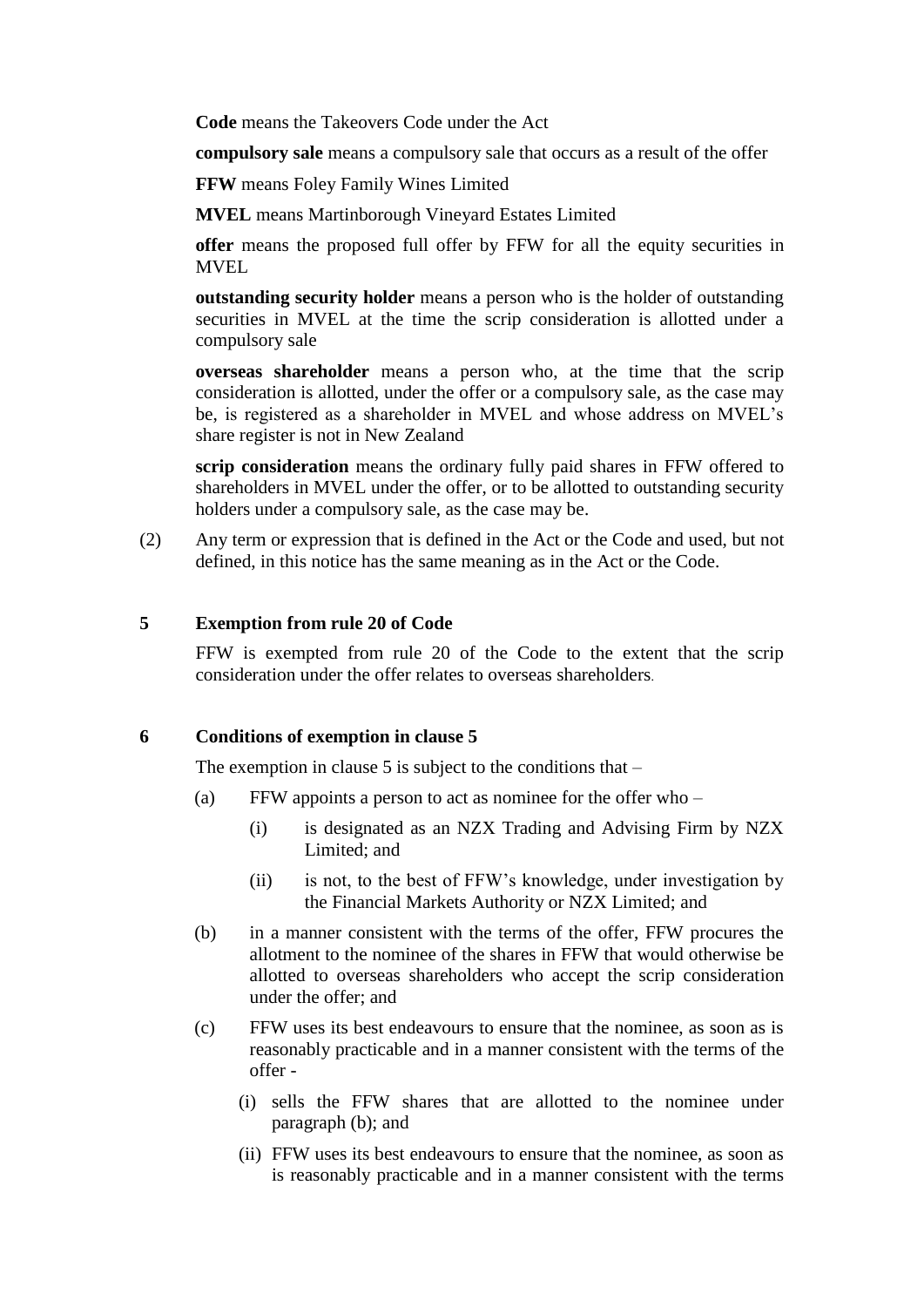of the offer relating to payment of consideration, pays to each overseas shareholder the relevant share of the proceeds from the sale of the FFW shares under subparagraph (i), net of any applicable brokerage costs and taxes, to which that shareholder is entitled; and

(d) FFW indemnifies each overseas shareholder against any costs or losses incurred by that shareholder as a result of a failure by the nominee to comply with its obligations.

# **7 Exemption from rule 56 of Code**

FFW is exempted from rule 56 of the Code to the extent that the scrip consideration under a compulsory sale relates to outstanding security holders who are overseas shareholders.

## **8 Conditions of exemption in clause 7**

The exemption in clause  $7$  is subject to the conditions that  $-$ 

- (a) FFW appoints a person to act as nominee for a compulsory sale who
	- (i) is designated as an NZX Trading and Advising Firm by NZX Limited; and
	- (ii) is not, to the best of FFW's knowledge, under investigation by the Financial Markets Authority or NZX Limited; and
- (b) in a manner consistent with the terms of the acquisition notice, FFW procures the allotment to the nominee of the shares in FFW that would otherwise be allotted to outstanding security holders who are overseas shareholders; and
- (c) FFW uses its best endeavours to ensure that the nominee, as soon as is reasonably practicable and in a manner consistent with the terms of the acquisition notice,
	- (i) sells the FFW shares that are allotted to the nominee under paragraph (b); and
	- (ii) FFW uses its best endeavours to ensure that the nominee, as soon as is reasonably practicable and in a manner consistent with the terms of the acquisition notice relating to payment of consideration, pays to each outstanding security holder who is an overseas shareholder the relevant share of the proceeds from the sale of the FFW shares under subparagraph (i), net of any applicable brokerage costs and taxes, to which that shareholder is entitled; and
- (d) FFW indemnifies each outstanding security holder who is an overseas shareholder against any costs or losses incurred by that shareholder as a result of a failure by the nominee to comply with its obligations.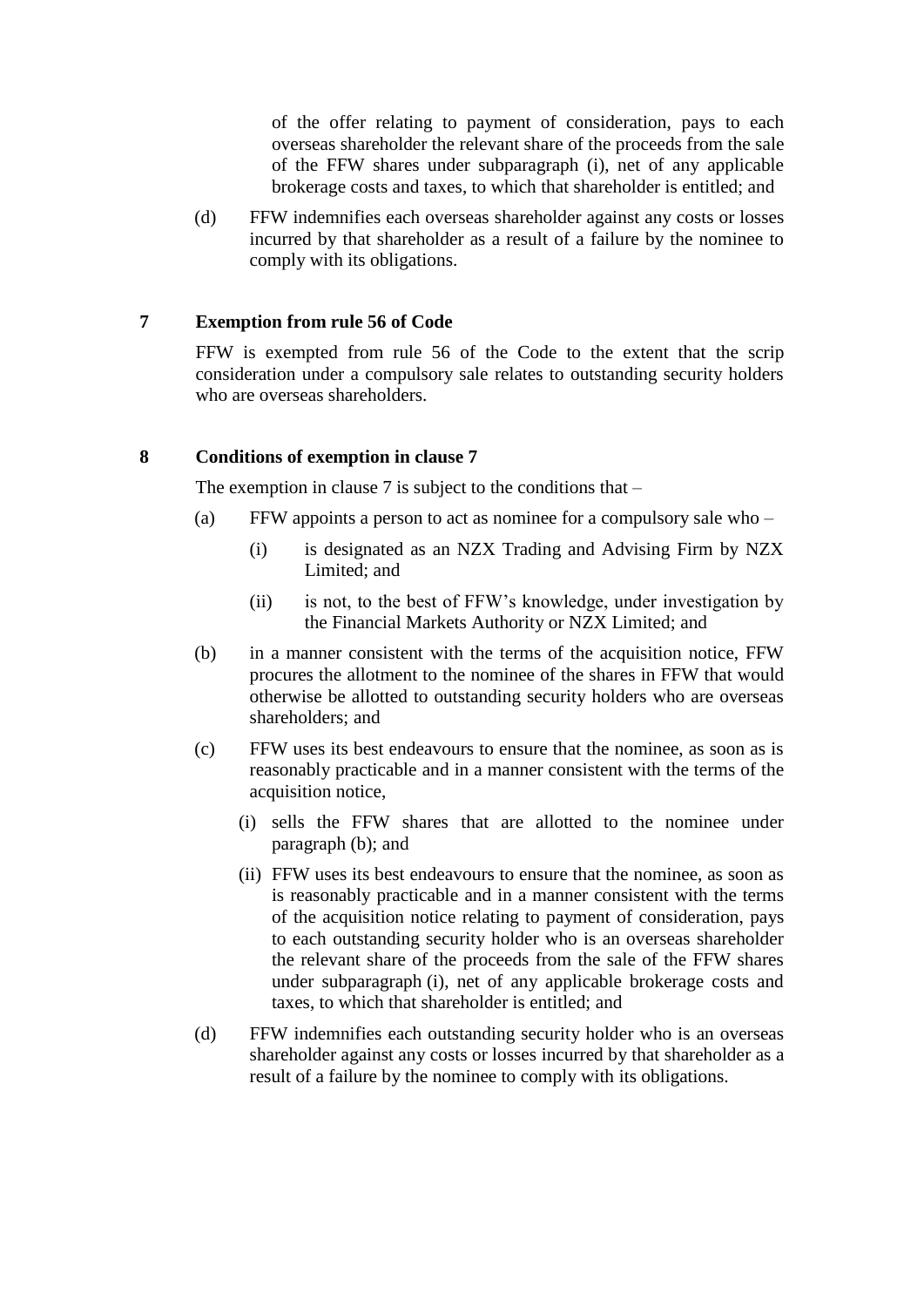Dated at Auckland this  $4<sup>th</sup>$  day of May 2014

[Signed]

D O Jones. Chairperson.

#### **Statement of reasons**

This notice applies to acts or omissions occurring on or after 5 May 2014 and expires on 31 January 2015.

Foley Family Wines Limited (**FFW**) is proposing to make an offer for all the equity securities in Martinborough Vineyard Estates Limited (**MVEL**) (the **offer**). FFW proposes to offer MVEL shareholders ordinary fully paid shares in FFW as consideration for the offer (the **scrip consideration**).

The Takeovers Panel (the **Panel**) has exempted FFW, subject to conditions, from –

- (a) rule 20 of the Takeovers Code (**Code**), to the extent that the scrip consideration relates to shareholders who, at the time that the scrip consideration is allotted under the offer, are registered as shareholders in MVEL and whose address on MVEL's share register is not in New Zealand (**overseas shareholders**); and
- (b) rule 56 of the Code, to the extent that FFW allots scrip consideration to overseas shareholders under a compulsory sale that results from the offer (**compulsory sale**).

The conditions of the exemption provide that –

- FFW shares that would otherwise be allotted to overseas shareholders under the offer or under a compulsory sale will be allotted to a person appointed by FFW to act as nominee for the offer or compulsory sale; and
- FFW must ensure that the nominee, as soon as is reasonably practicable and in a manner consistent with the terms of the offer or the acquisition notice, sells the FFW shares and pays the net proceeds arising from the sale to the relevant overseas shareholders.